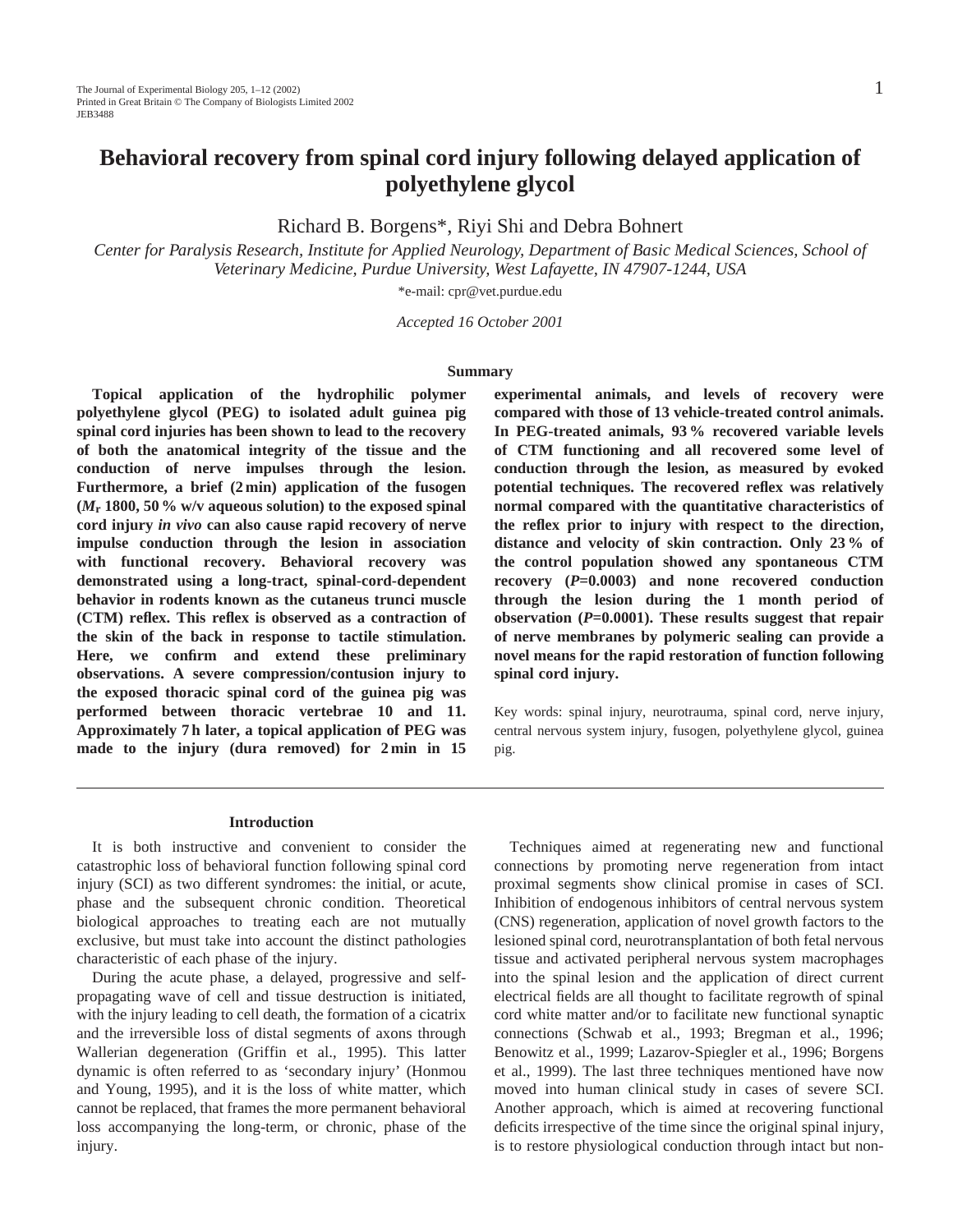functional white matter by  $K^+$  channel blockade. This technique is also at the stage of human clinical testing (Shi and Blight, 1997; Hansebout et al., 1993; Hayes et al., 1993).

It is a matter of debate whether greater success in reducing long-term injury has been achieved in recent years by attacking the initial phase of the insult. One such example, adopted as a means of standard management of acute spinal cord injury, has been the administration of large doses of the steroid methylprednisilone within hours of the injury (Bracken et al., 1990). This approach, often referred to as 'neuroprotection', claims to ameliorate behavioral loss by reducing the extent of secondary injury, although the efficacy and safety of this therapy are now under question (Short et al., 2000; Pointillart et al., 1999).

We suggest another approach to treating the acute injury. In this method, the application of a hydrophilic surfactant physically repairs damaged membranes, leading to a rapid (minutes to hours) recovery of cellular structure and function. This treatment is designed to permit immediate recovery of nerve impulse conduction in injured fibers, to reverse the permeabilization of the plasmalemma and immediately to seal breaches in it that would probably progress to dissolution and axotomy.

We have reported that a brief administration of the fusogen polyethylene glycol (PEG) to completely transected, but reapposed, adult guinea pig spinal axons can induce anatomical reconnection of the severed proximal and distal segments and immediate recoveries of compound action potential conduction through fused axons (Shi et al., 1999). We have also shown that a similar application of PEG to severe compression injuries also leads to an immediate recovery of compound action potential conduction through the lesion (Shi and Borgens, 1999). These procedures were repeated *in vivo* in experiments in which an aqueous solution of PEG was applied for 2 min to a standardized compression injury to adult guinea pig thoracic spinal cord. A swift recovery of both spinal cord conduction, measured by somatosensory evoked potentials (SSEPs), and behavioral function, measured by the recovery of the cutaneus trunci muscle (CTM) reflex (Borgens et al., 1987; Blight et al., 1990), occurred in PEG-treated animals (Borgens and Shi, 2000).

Here, for the first time, we evaluate fully the behavioral character of the recovered CTM reflex produced by a delayed application of PEG and confirm our observations of the physiological recovery of conduction in 100 % of these spinally injured animals.

# **Materials and methods**

# *Surgery and anesthesia*

Twenty-nine adult (300 g) guinea pigs were used in this experiment. They were divided into two groups, PEG-treated (*N*=15) and sham-treated (*N*=14). One animal died following surgery in the control group. Guinea pigs were anesthetized with an intramuscular injection of  $100 \,\text{mg}\,\text{kg}^{-1}$  ketamine HCl and  $20 \,\text{mg}\,\text{kg}^{-1}$  xylazine prior to surgical exposure of the cord



Fig. 1. The circuitry of the cutaneus trunci muscle (CTM) reflex and its interruption by injury. Afferent sensory axons project from nociceptive and mechanosensory receptors in the skin into the spinal cord at the dorsal root of each vertebral segment on both the left and right sides *via* the dorsal cutaneous nerves, as shown in red. These synapse on second- and third-order neurons whose long-tract projections ascend the spinal cord in the ventrolateral funiculus to synapse on CTM motor neurons clustered as bilateral nuclei at the cervical–thoracic junction. There is no anatomical connection between the left- and right-side motor neuron pools. Efferent axons (blue) project out of the spinal cord as a component of the brachial plexus terminating on the cutaneus trunci muscle beneath the skin of the back *via* the lateral thoracic branch of the plexus. In the intact animal, the green and yellow/green area represents the entire normal bilateral receptive fields of the CTM sensory neurons. Tactile stimulation of this region produces skin contractions, but contractions are not elicited outside this region. Note that a lesion to the spinal cord blocks ascending conduction of the afferent sensory tracts of the CTM. This produces a region of areflexia below the level of the lesion in which tactile stimulation no longer produces CTM contractions (highlighted in yellow/green); the rostral fields are unaffected by the injury. The orange-shaded area represents a region of partial recovery within the area of areflexia below the level of the lesion. This drawing is not to scale and, for clarity, does not include every component in the CTM circuit (such as commissural or contralateral projections) (see Blight et al., 1990; Borgens et al., 1990).

by dorsal laminectomy and removal of the dura (Borgens et al., 1986, 1990). A standardized injury was produced between thoracic vertebrae 10 and 11 with a constant-displacement 15 s compression of the cord using specially constructed forceps possessing a détente (Blight, 1991) (see also Moriarty et al., 1998). This lesioning procedure had been calibrated to produce a total loss of compound action potential conduction through the spinal cord injury and behavioral functioning of the CTM reflex (Borgens and Shi, 2000). To sedate animals for behavioral and physiological testing, guinea pigs were injected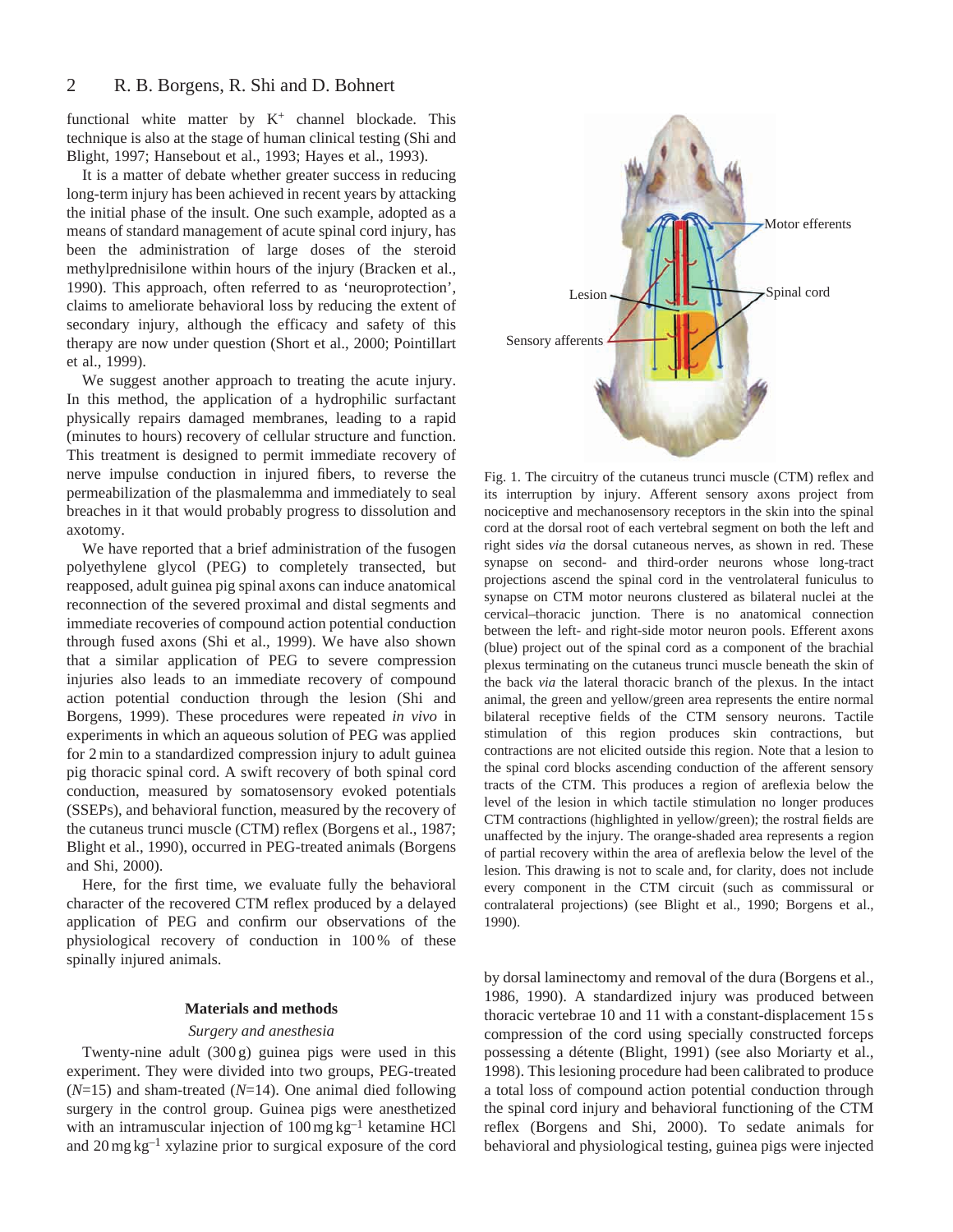Fig. 2. Dot matrix evaluation of the cutaneus trunci muscle (CTM) reflex. (A) An overlay drawing of superimposed video images of a guinea pig. Black dots are permanent markers tattooed onto the shaved back and pink dots show the positions of the markers at the peak of skin contraction, captured by stop- frame video analysis (see Materials and methods). The exact point of tactile stimulation producing these CTM contractions is shown by the position of the monofilament probe used to stimulate the skin. During the period of testing, a boundary line was drawn on the back of the animal with a marker (highlighted in green) to reveal the total CTM receptive field. Stimulation within the circumscribed area produced skin contractions; stimulation outside the area did not. The actual video image source of the drawing is



shown in C. The box in A is magnified in B, showing that the direction of skin contraction is generally towards the probe (arrow); the distance moved by a marker during contraction is also shown (hatched lines). This distance (2 mm) divided by the time required to produce it (0.12 s) gives the velocity of skin contraction  $(16.7 \text{ mm s}^{-1})$ .

with 0.1 ml of sodium pentobarbital  $(50 \text{ mg ml}^{-1})$ . All surgical procedures and testing were carried out under protocols approved by the Purdue University Animal Care and Use Committee in accordance with Federal, State and University guidelines governing the use of animals in research.

# *Application of PEG*

An aqueous solution of PEG (*M*r 1800, 50 % w/v in distilled water) was applied with a Pasteur pipette directly onto the exposed injury (dura removed) for 2 min and then removed by aspiration. This procedure was performed approximately 7 h after the lesioning procedure (see above). The region was immediately washed with isotonic Krebs' solution (NaCl, 124 mmol  $l^{-1}$ ; KCl, 2 mmol  $l^{-1}$ ; KH<sub>2</sub>PO<sub>4</sub>, 1.24 mmol  $l^{-1}$ ; MgSO<sub>4</sub>,  $1.3$  mmol  $l^{-1}$ ; CaCl<sub>2</sub>,  $1.2$  mmol  $l^{-1}$ ; dextrose,  $10 \text{ mmol } 1^{-1}$ ; NaHCO<sub>3</sub>,  $26 \text{ mmol } 1^{-1}$ ; sodium ascorbate,  $10 \text{ mmol } l^{-1}$ ), which was also aspirated to remove excess PEG. In sham-treated animals, the injury site was re-exposed surgically at approximately 7h post-lesion, a control application of water ('vehicle') was applied for 2 min, followed by a lavage with Krebs' solution subsequently removed by aspiration. The wounds were closed, and the animals were kept warm with heat lamps until awaking. Guinea pigs were housed individually and fed *ad libitum*.

# *Behavioral analysis*

The CTM reflex (Fig. 1) is observed as a rippling of the skin on the back of the animal following light tactile stimulation. These contractions can be measured by tattooing a matrix of dots on the animal's shaved back. When the skin contracts towards the point of tactile stimulation, the dots move in this direction. Practically, a receptive field is determined prior to injury by stimulating the back skin of the sedated animal by lightly touching it with a monofilament probe. When skin outside the receptive field is stimulated, there is no response. By exploring the entire back with the probe, the boundary of the receptive field can be established. This boundary is drawn directly onto the shaved back of the guinea pig using a marker (Fig. 2). Stimulation inside the boundary produces CTM contractions, but stimulation outside it does not. The entire procedure was videotaped by a camera mounted approximately 0.92 m above the examination table. The same procedure was used to determine the region of CTM loss (areflexia) and subsequent recovery, when it occurred. These behavioral tests (and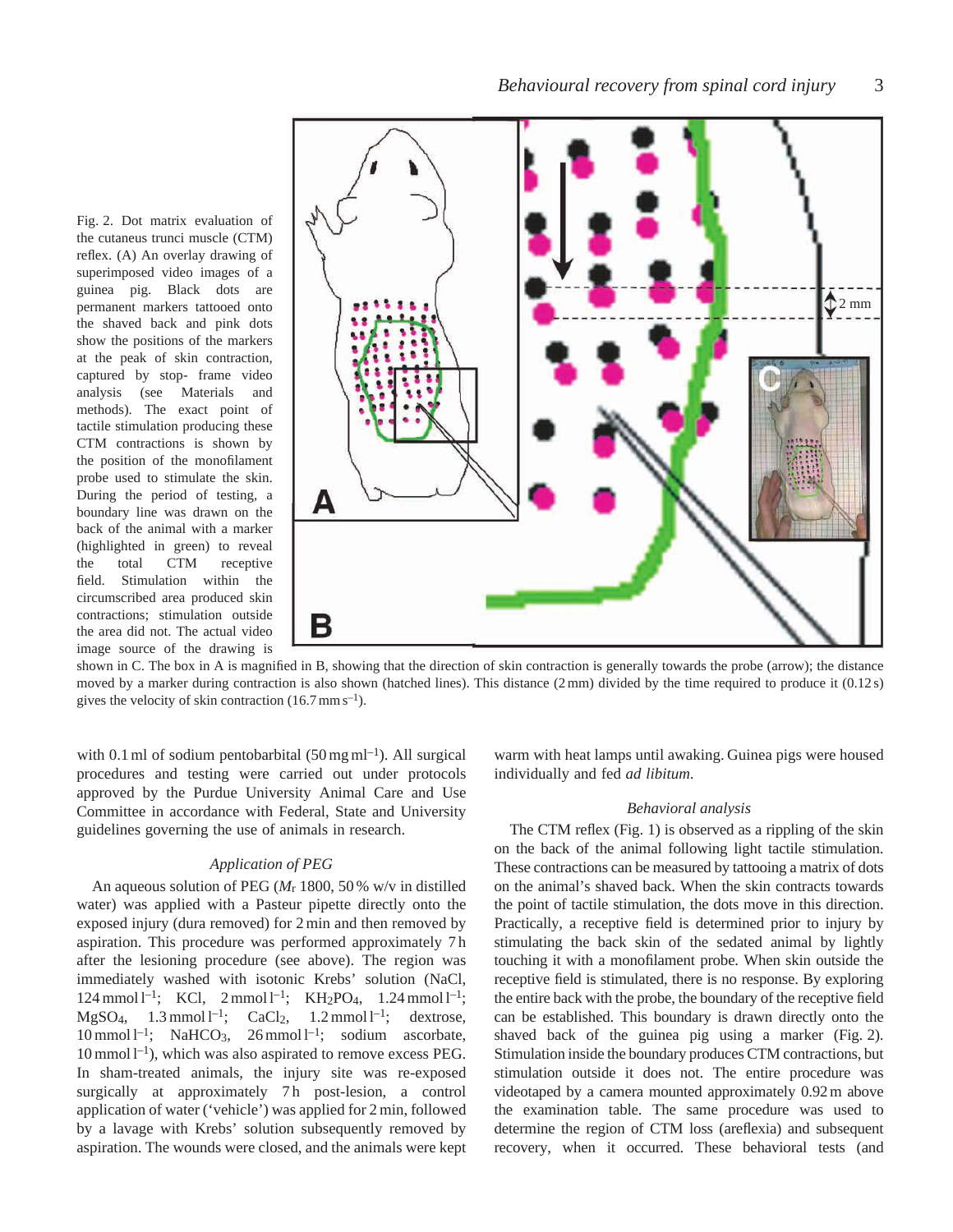the physiological test described below) were performed approximately 24 h, 3 days, 2 weeks and 1 month post-treatment.

To quantify the CTM behavior, we evaluated four individual components of it by stop-frame analysis of the videotaped recordings. (i) The area of recovery of receptive fields below the level of the lesion was measured by planimetry from videotape images captured to the computer. These data were normalized by dividing the area of CTM loss by the total area of the receptive field prior to injury and expressing the result as a percentage. Similarly, the area of CTM recovery was determined and then divided by the original area of CTM areflexia to give the percentage recovery of the CTM reflex. (ii) The direction of peak skin movement in normally functioning and recovered receptive fields following injury was determined as a vector. (iii) The distance of skin movement during peak skin contraction was measured. (iv) The velocity of skin contraction following tactile stimulation was computed using these data.

The overall pattern of skin movement can be quite complex in response to focal stimulation. Thus, we chose to restrict our quantitative evaluation of back skin movement to the peak contractions in response to stimulation, i.e. to the region of skin where markers were displaced by the greatest distance. When the region of peak skin contraction had been determined, the videotape was reversed to a time just prior to stimulation and skin movement. The videotape was then advanced at intervals of 1/24th of a second so that a time point prior to, and just at the peak of skin contraction, could be captured to the computer. These frames were superimposed over images of the animals, and the distance of peak contraction was divided by the time required to produce it. This provided a measure of the velocity of skin contraction (Fig. 2). The character of skin movement following tactile stimulation was determined at the pre-injury evaluation for all but four animals, and for all animals at 1 day, 3 days, 2 weeks and 1 month post-treatment. When the peak contraction was determined for any one animal, a protractor was used to measure the angle at which the skin was pulled towards the monofilament probe relative to an imaginary line perpendicular to the long axis of the animal at the midline. The peak contraction of the skin was recorded as a positive angle when the skin pulled towards the probe and as a negative angle in the infrequent cases in which the skin pulled away from the probe. We also recorded whether this peak response occurred on the same side of the midline as the point of stimulation or on the other side (a contralateral response).

# *Physiological recordings of somatosensory evoked potentials*

Subdermal electrodes stimulated nerve impulses from the tibial nerve of the hindleg (stimuli trains in sets of 200 at 3 Hz; stimulus amplitude  $\leq$ 3 mA square wave, 200 µs in duration) (Fig. 3). Evoked potentials, more properly termed somatosensory evoked potentials (SSEPs), were conducted through the spinal cord to the sensory cortex of the brain. To record SSEPs, a pair of subdermal electrodes, located above the level of the contralateral cortex, was used with a reference electrode usually located in the ipsilateral pinna of the ear. The



Fig. 3. Somatosensory evoked potentials (SSEPs). (A,B) Complete recordings of SSEP tests. In the pre-injury recording (A), the bottom three overlapping traces were produced by three separate sets of standard stimulations (refer to Materials and methods). These signals were averaged to produce the single top trace revealing two peaks of early-arriving (P1) and late-arriving (P2) evoked potentials at the brain (refer to Materials and methods). The peaks shown are characteristic SSEPs produced by tibial nerve stimulation in adult guinea pigs. The double-headed arrow shows the stimulus artifacts. A similar recording is shown in B, but this was taken within 30 min of a standardized compression to the mid-thoracic spinal cord. Note the complete loss of all ascending SSEPs. In C, a single averaged trace is shown of a median nerve stimulation recorded in this same animal, as a control procedure, within minutes of the traces shown in B.

stimulation and computer management of evoked potential recordings utilized a Nihon Kohden Neuropak 4 stimulator/ recorder and PowerMac G3 computer. In all animals, failure to record an SSEP was confirmed to be due to the absence of evoked potential conduction through the lesion by a control test carried out at the same time. The medial nerve of the forelimb was stimulated, initiating evoked potentials in a neural circuit above the level of the crush injury. To perform this test, recording electrodes were left in place while stimulating electrodes were relocated to stimulate the median nerve of the foreleg.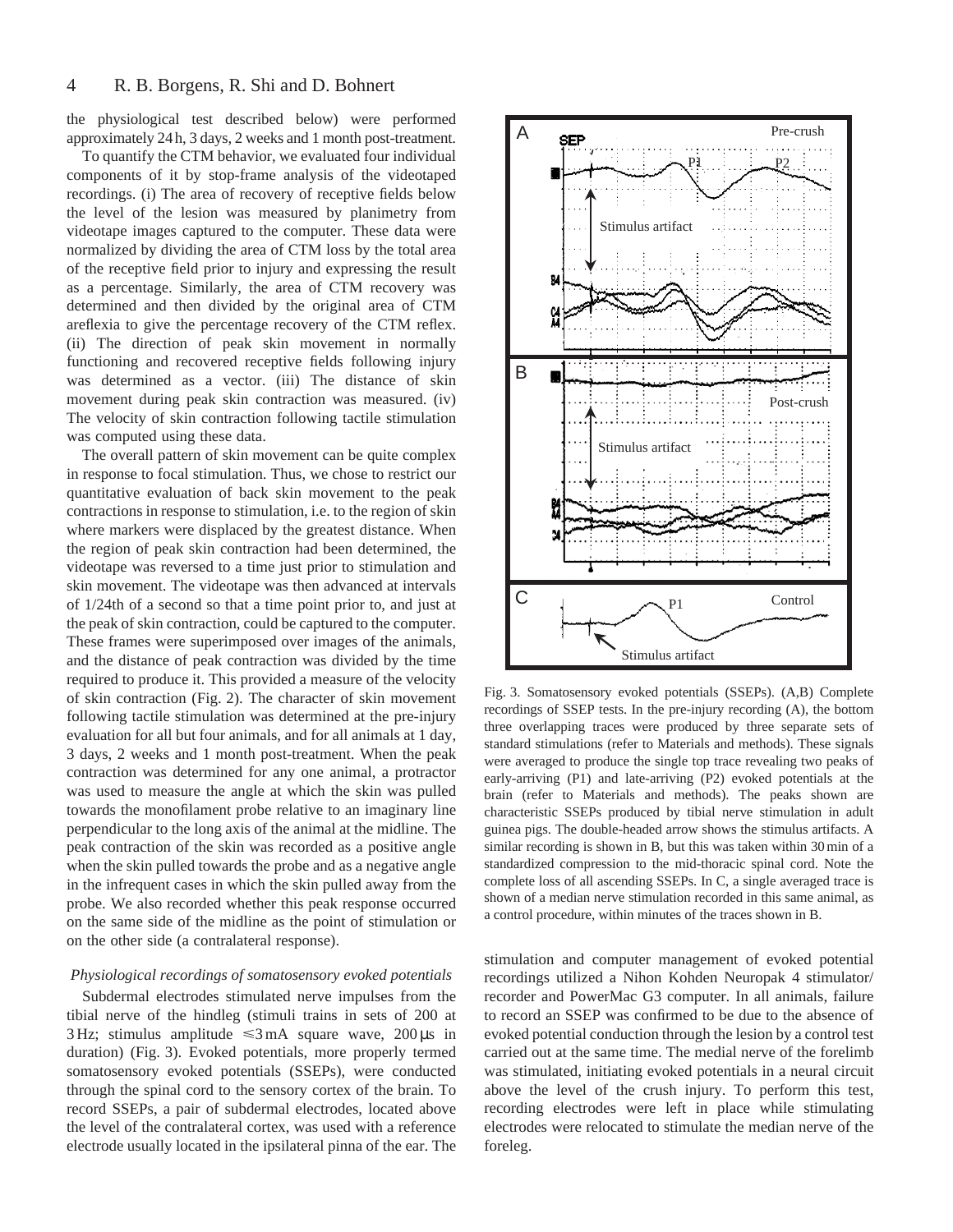Table 1. *A comparison of behavioral and physiological recovery from spinal cord injury in PEG-treated and control guinea pigs*

|              | Cutaneus trunci muscle recovery |   |     |  |      |    |                                                                                 |   | Somatosensory-evoked potential recovery |     |    |     |                                                                    |  |
|--------------|---------------------------------|---|-----|--|------|----|---------------------------------------------------------------------------------|---|-----------------------------------------|-----|----|-----|--------------------------------------------------------------------|--|
|              |                                 |   |     |  |      |    | Post <sup>2</sup> Day 1 <sup>3</sup> Day 3 Week 2 Week 4 Statistic <sup>4</sup> |   |                                         |     |    |     | Post <sup>2</sup> Day 1 Day 3 Week 2 Week 4 Statistic <sup>4</sup> |  |
| Experimental | 15                              | 0 | -11 |  | - 12 | 14 | $P \le 0.0003$                                                                  | 0 | 13.                                     | -14 | 14 | 15. | $P \le 0.0001$                                                     |  |
| Control      |                                 |   |     |  |      |    |                                                                                 |   |                                         |     |    |     |                                                                    |  |

 $1/N$  is the total number of animals in the experimental and control groups.

 $2$ The total number of animals showing CTM responses when measurements were made within 30 minutes of the spinal cord injury, but prior to the PEG or sham treatment. Note that both CTM reflexes and SSEP conduction were eliminated in all animals.

3The number of animals showing recovery of either CTM functioning or SSEP conduction at the times specified.

<sup>4</sup>*P* values are for all comparisons between control and experimental animals at each time point; Fisher's exact test, two-tailed.

|                        |                  | Cutaneus trunci muscle performance |                                     |                               |                             |                          |  |
|------------------------|------------------|------------------------------------|-------------------------------------|-------------------------------|-----------------------------|--------------------------|--|
|                        |                  | $N^{\rm l}$                        | Direction <sup>2</sup><br>(degrees) | Distance <sup>3</sup><br>(mm) | Velocity<br>$(mm s^{-1})^4$ | Range<br>$(mm s^{-1})^5$ |  |
| Experimental           | Pre <sup>6</sup> | 11                                 | $10/11(88.7\pm1.2)$                 | $1.2 \pm 0.12$                | $15.7 \pm 1.9$              | $8.4 - 25$               |  |
|                        | Post             | 15                                 | $13/15(80.7\pm 6.5)$                | $1.3 \pm 0.17$                | $19.9 + 4.4$                | $8.4 - 50$               |  |
| Statistic <sup>7</sup> |                  |                                    | 0.2                                 | 0.62                          | 0.4                         |                          |  |
| Control                | Pre              |                                    | $3/3$ (90) <sup>8</sup>             | $1.0^{8}$                     | $25^{8}$                    | $\overline{\phantom{0}}$ |  |
|                        | Post             |                                    | 3/3(90)                             | 1.0                           | $20.8 \pm 4.2$              | –                        |  |

Table 2. *Characteristics of cutaneus trunci muscle prior to and 1 month after injury*

| CTM angle of contraction <sup>9</sup> |          |                                  |                      |               |                                    |                      |            |
|---------------------------------------|----------|----------------------------------|----------------------|---------------|------------------------------------|----------------------|------------|
| Ipsilateral                           |          |                                  |                      | Contralateral |                                    |                      |            |
|                                       | N        | Angle<br>(degrees) <sup>10</sup> | Range<br>(degrees)   | Statistic     | Angle<br>(degrees) <sup>10</sup>   | Range<br>(degrees)   | Statistic  |
| Pre<br>Post                           | 11<br>11 | $45 \pm 18.7$<br>$70\pm 24.2$    | $-90/90$<br>$-80/90$ | $P = 0.44$    | $49.4 \pm 25.9$<br>$19.4 \pm 25.1$ | $-90/90$<br>$-90/90$ | $P = 0.43$ |

<sup>1</sup>N, total number of animals in pre-surgery (Pre) and post-surgery (Post) data sets.

2The direction and angle of orientation of cutaneus trunci muscle (CTM) skin contraction. The number of observations where skin pulled towards the stimulus is given over the total animals evaluated. The angle of skin contraction is expressed relative to an imaginary line perpendicular to the long axis of the animal, and the mean angle of contraction and its standard error for these animals are given in parentheses. 3The mean distance of peak contraction and its standard error.

4The mean velocity of CTM contraction and its standard error.

5The minimum and maximum velocities for each group.

6Four PEG-treated animals did not receive a pre-surgery evaluation.

7Statistical evaluation comparing the mean value in each column used the Mann–Whitney two-tailed test.

8Values for all three control animals were identical in these measurements, so there was no standard error to report.

9The angle of skin contraction relative to an imaginary line perpendicular to the long axis of the animal. Contractions pulling towards the probe were assigned positive values, and contractions pulling away from it were assigned negative values. The data are given for animals in which the peak contraction of skin was detected on the same side of the midline of the animal as the stimulus (ipsilateral) and when the peak contraction was detected on the other side of the midline (contralateral). Note that these data are presented for PEG-treated animals only since values for all three control recoveries were identical and all peak responses were ipsilateral to the point of stimulation. Note also that values obtained prior to surgery (Pre) were not statistically different from those obtained 1 month post-surgery (Post).

10The mean angle and its standard error.

# *Computer management of behavioral data*

Video images were acquired to an Intel Dual Pentium Pro computer. Superimposition of images, the coloring of receptive field boundaries made on the back of the animal during CTM testing and the general management of video images were performed using Adobe Photoshop software. The final figures were constructed with Microsoft PowerPoint software and printed on an Epson Stylus Color 800 printer. Quantitative planimetry of the area of receptive fields or of the regions of behavioral loss and recovery from these video images was carried out using IP Lab Spectrum software.

# *Statistical analyses*

The Mann–Whitney two-tailed test was used to compare the means of the data derived from experimental and sham-treated groups. To compare the proportions between groups, Fisher's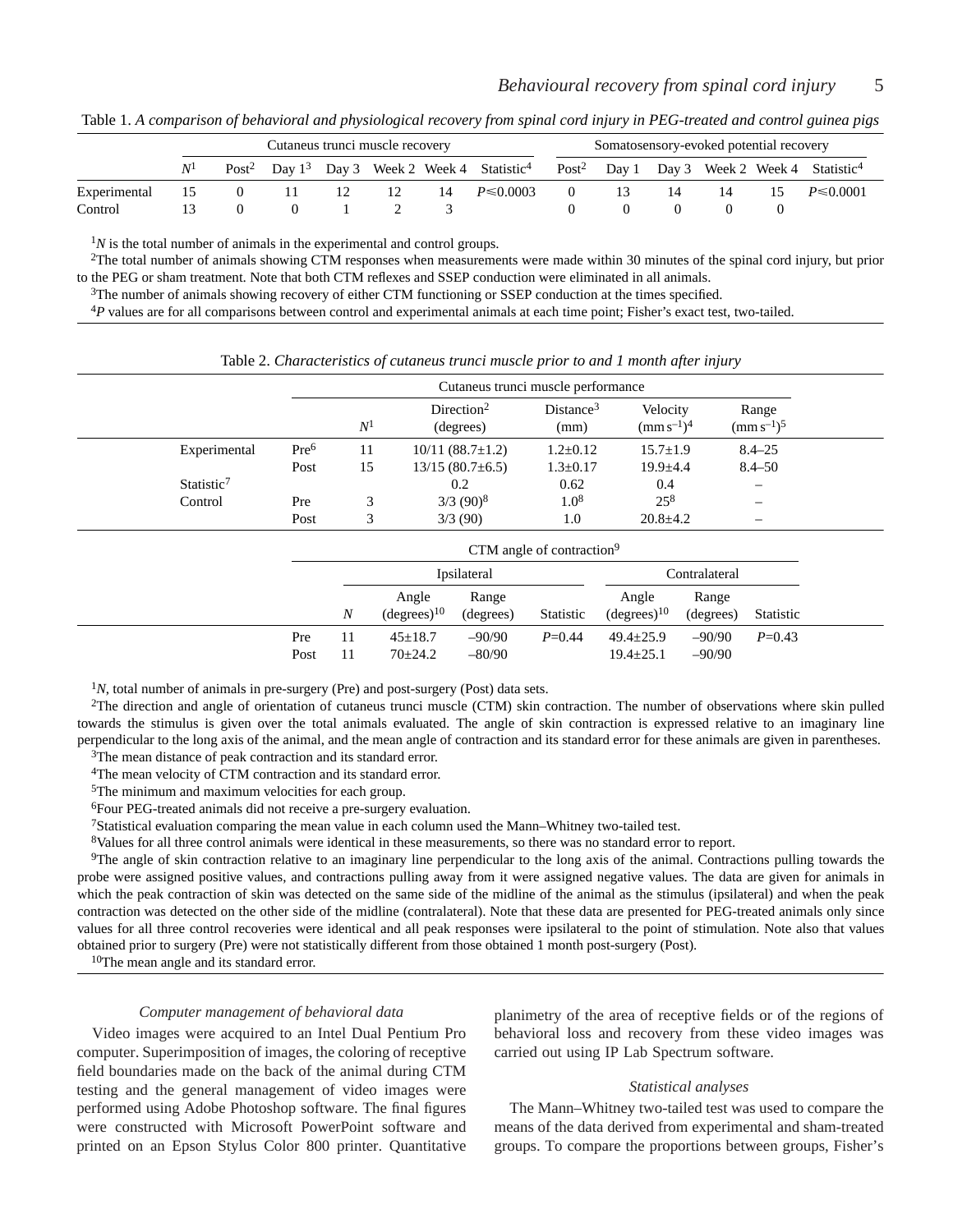

Fig. 4. The loss and recovery of cutaneus trunci muscle (CTM) receptive fields. (A) A normal, complete receptive field is shown highlighted in green on the tracing of a control guinea pig, as shown in Fig. 2 and described in Materials and methods. The region of areflexia is outlined in red on the next image, 24 h post-injury to the spinal cord. Note that approximately half the total CTM receptive field is lost as a result of severe spinal cord compression. One month later, this region remains unchanged. The video image used to produce the last drawing is shown on the far right. (B) From left to right, a similar set of images to those in A. The normal receptive field (green) and the region of areflexia (red) after spinal cord injury are marked. The region of CTM recovery in response to PEG application is outlined in blue in the last drawing and demonstrates a region of recovery of CTM sensitivity comprising approximately 42 % of the original region of areflexia. (C) Note the modest region of PEG-mediated CTM recovery outlined in blue. In the magnified section shown in D, note the position of the probe within the region of recovery and the movement of the skin marker dots towards the probe (arrow). Probing outside the region circumscribed in blue did not produce CTM reflex movements, but probing in the region marked in green (above the level of the injury), did elicit contractions. E shows the actual video images collapsed in layers to produce C and D.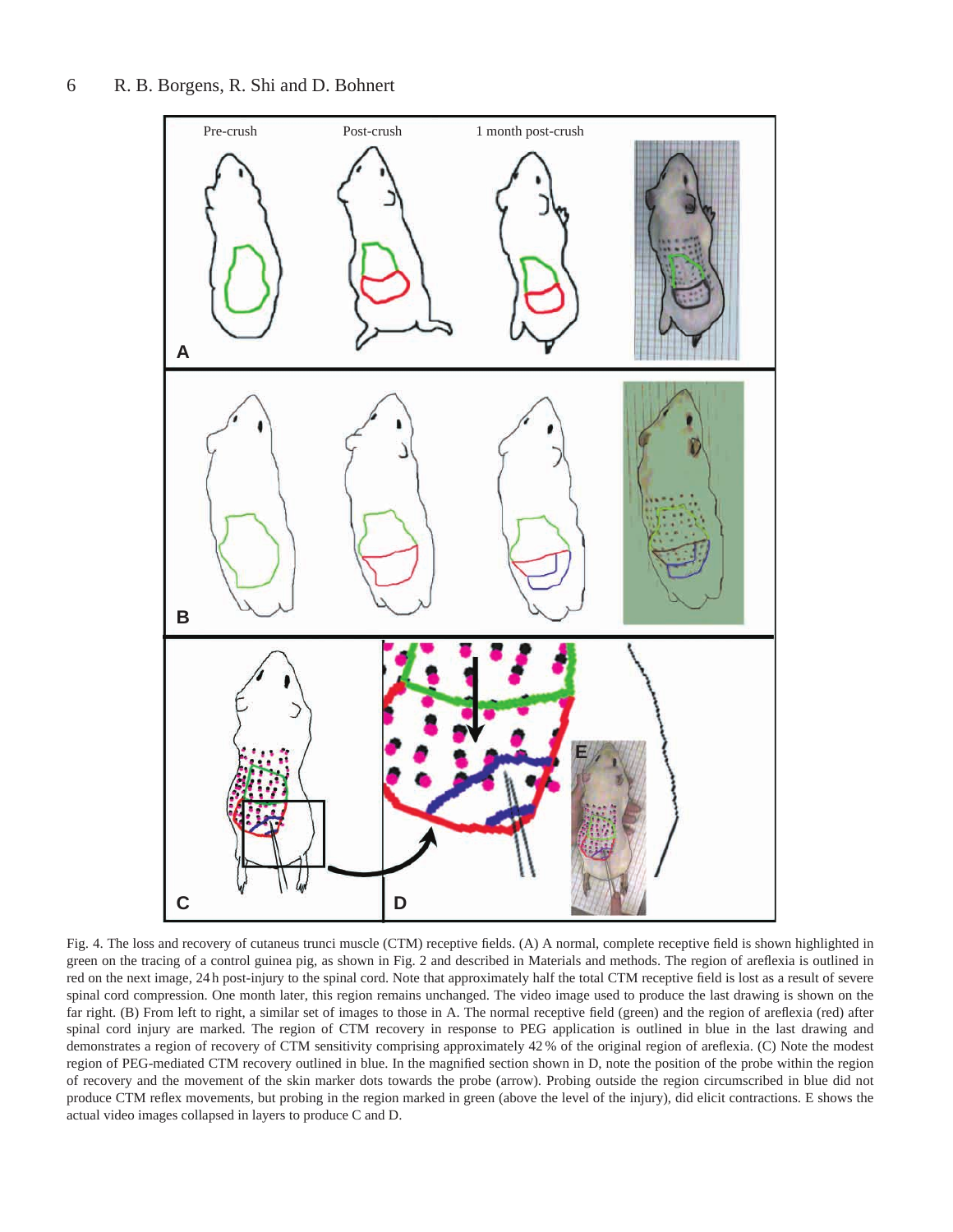exact test was used. All tests were performed using Instat software.

#### **Results**

Only one animal died (after surgery) during the course of this study. The loss of the receptive fields subsequent to lesioning of the spinal cord resulted in a region of areflexia that was similar in all animals (mean loss of the total receptive field in sham-treated animals, 59.2±5.0 %; in PEG-treated animals, 52.2 $\pm$ 2.4%, means  $\pm$  s.e.m.; *P*=0.19; Mann–Whitney twotailed test). Thus, the standardized injury technique produced a mean CTM loss that was similar in both groups.

As will be discussed below, since none of the control animals recovered an SSEP, 13 of the 15 experimental animals with the best electrical recordings were evaluated quantitatively. Similarly, a full evaluation of CTM functioning by stop-frame videographic analysis was carried out on the three controls that recovered the reflex and on 13 of the 15 recovered PEG-treated animals for comparison.

### *The cutaneus trunci muscle reflex*

Application of PEG produced a very rapid recovery of CTM function in 73 % of treated animals within the first 24 h compared with a complete lack of spontaneous recovery in sham-treated animals at this time (Fig. 4). Some spontaneous recovery of the CTM reflex in controls began to appear on day 3, resulting in three recoveries out of a total of 13 animals (23 %) by 1 month (Table 1). In marked contrast, 11 of 15 PEG-treated animals recovered the reflex activity within the region of areflexia during the first day post-treatment (Table 1) (Fig. 4), and another three animals by 1 month (total number of animals showing 93 %; *P*<0.0003; Fisher's exact test, twotailed) (Fig. 4). The area of recovered areflexic back skin was  $27.6\pm8.6\%$  in the 15 PEG-treated animals and  $18.3\pm3.4\%$ (means  $\pm$  s.e.m.) in the three controls. Thus, the total area of PEG-mediated recovery was not statistically different from that occurring spontaneously, although infrequently (*P*=0.28; Mann–Whitney, two-tailed test).

In general, back skin contracts towards the point of stimulus when the CTM reflex is activated. The largest response usually occurs ipsilateral and rostral to the point of stimulation because the reflex occurs bilaterally. Recall that the spinal lesion produces a bilateral injury eliminating the entire CTM receptive field below the level of injury on both sides (Fig. 4). In the normal reflex, there is a minor contralateral contraction in response to ipsilateral stimulation of the skin, so we provide details of the region of peak skin contraction, no matter which side of the midline on which it occurred, with reference to the region of stimulation producing it (Table 2). However, we observed only three occasions where the peak contraction occurred contralateral to the point of stimulation (normal or recovered CTM) and only in PEG-treated animals. In the three control recoveries, the peak contraction was always ipsilateral, as expected. Furthermore, we observed only six examples out of 52 separate comparisons (experimental and control; left and right sides) where the peak contraction was directed away from the focal stimulus in the uninjured animal, emphasizing that this is normally an infrequent occurrence. When the direction of skin contraction, its angle and velocity were compared between the pre-injury and post-injury data in PEG-treated animals, there were no statistical differences; thus, the recovered reflex was faithfully reproduced by PEG treatment (Table 2).

We also evaluated the change in direction of skin contraction on both the left and right sides of the animals by paired comparison of the angle of skin contraction in PEG-treated animals only (as will be emphasized below, control CTM behavior did not change following its spontaneous recovery in just three animals). The mean angle of skin contraction following ipsilateral CTM stimulation was not significantly different after PEG-mediated recovery from the normal CTM in the same animals prior to injury (*P*=0.43; Mann–Whitney, two-tailed paired comparison). This was also true for the contralateral responses (*P*=0.44, same test).

In the three spontaneous recoveries in control animals, the peak distance of contraction (1 mm) and its velocity  $(25 \text{ mm s}^{-1})$  were identical in two of them and the reflex was unchanged after recovery. In the third case, a reduction in the velocity of CTM contraction was measured, while the angle of contraction and the peak distance of contraction remained unchanged (Table 2).

### *Recovery of conduction through the injured spinal cord*

As in previous studies, SSEPs usually segregated into two peaks following tibial stimulation in the uninjured animal: an early-arriving peak (approximately 20–35 ms) and a latearriving peak (40–50 ms). Table 1 shows the proportion of animals recovering an SSEP in the experimental population, which was 87 % for the first day after PEG treatment and by week 4 had reached 100 %. Not one sham-treated animal recovered conduction over the same period (Table 1). Fig. 5A shows a typical example of an SSEP recorded from a shamtreated animal, as well as a median nerve control procedure. Such control procedures were undertaken for any measurement that failed to demonstrate a repeatable SSEP and, in every case, demonstrated that the absence of evoked potentials was due to a failure to conduct them through the lesion. In Fig. 5B, a typical process of PEG-mediated recovery is shown. Note that the latency of the recovering evoked potentials was greater than normal in the early stages of recovery, but gradually declined with time (depicted for the early-arriving peaks). Fig. 6 shows that normal latency was not reached during the 1 month of observation and also plots the magnitude of the earlyarriving evoked potentials, which recover to more than 50 % of their pre-injury values.

# **Discussion**

This report both confirms and extends an earlier one that PEG treatment can, within hours of its application, reverse the behavioral and conduction losses that follow severe spinal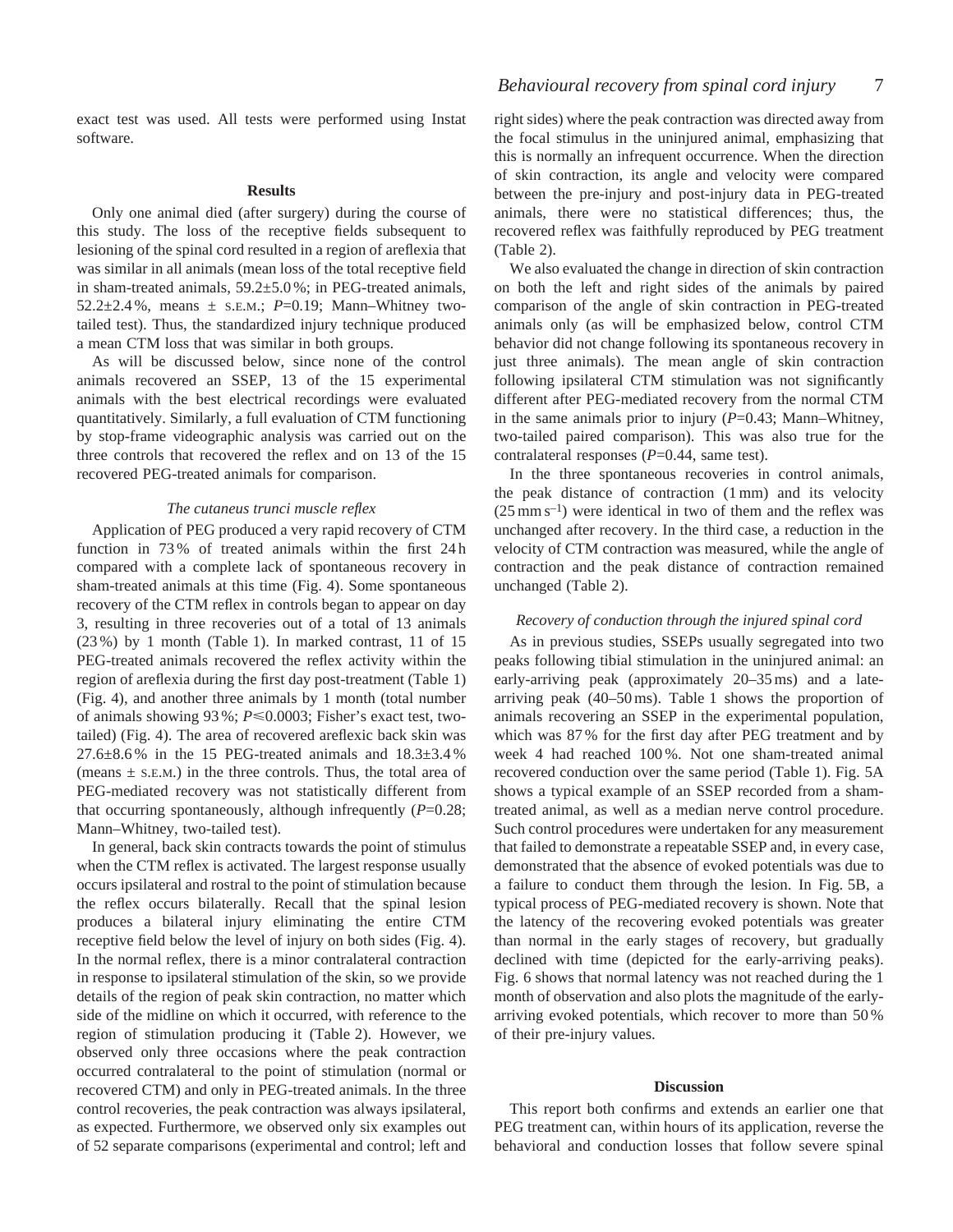Fig. 5. Evoked potentials. (A; from top to bottom) Averaged traces of evoked potentials are shown, all obtained from the same animal, from the pre-injury electrical recording to those obtained 1 month post-injury. Note the complete absence of somatosensory evoked potentials (SSEPs) following spinal cord injury. This was characteristic in 100 % of the control population at all times tested. A median nerve control stimulation was also carried out at these times, but only the 1 month recording is shown in the bottom trace, the arrow pointing to a strong early-arriving evoked potential (for an explanation of P1 and P2, refer to Fig. 3). (B) Recovery of SSEP conduction in a PEG-treated animal. The characteristic double SSEP peaks are present in the uninjured animal. Note the complete loss of these peaks following injury and the positive median nerve control procedure



carried out at this time point. One day post-injury to 1 month post-injury recordings show the recovery of SSEP conduction. The dotted line marks the approximate peak magnitude of the early-arriving SSEP. Note that the latency to peak contraction is reduced over time (refer to Fig. 6). Such recovering SSEPs were characteristic of 100 % of the PEG-treated animals and are in contrast to the complete absence of such conduction in all control animals.

cord injury. Here, we have focused exclusively on a 7 h delayed administration of PEG to a standardized spinal cord injury.

# *The spinal injury*

The means of injury we chose was a constant-displacement injury in which each spinal cord received a severe lateral compression for approximately the same distance and for the same duration. This is a different approach from previous studies of impact injuries (usually dropping a weight, usually 20 g from 20 cm, onto the dorsal aspect of the exposed spinal cord). These different approaches have been discussed and described elsewhere (Blight, 1988, 1991; Collins and Kauer, 1979). We looked for a method that would produce a repeatable injury among animals, at least with respect to the anatomical consequences of the technique. In our hands, the constant-displacement injury method produces lesions that are not statistically different among animals, as determined by three-dimensional computer reconstruction of the vertebral segment containing the injury (Moriarty et al., 1998; Duerstock et al., 2000). The resulting hemorrhagic lesion is fairly typical of clinical injuries in that it spreads in severity from the center of the spinal cord (destroying most gray matter) to the margins, leaving a subpial rim of spared white matter over a longitudinal distance of approximately one vertebral segment (Moriarty et al., 1998) (see also Duerstock and Borgens, 2002). Moreover, the technique does not require special laboratory equipment,



Fig. 6. Amplitude and latency of recovered somatosensory evoked potentials (SSEPs) in PEG-treated animals. The peak normalized amplitude of the early-arriving SSEP is plotted for all time points together with the mean latency (100 % represents the pre-injury value). Note that the mean magnitude of the SSEP is approximately 50 % of its pre-injury level, while the latency declines incrementally. The latency at 1 month was statistically significantly reduced compared with day 1 measurements. Values are means + S.E.M. Measurements from 13 animals are shown for all points except at 2 weeks, where nine animals were used for recordings.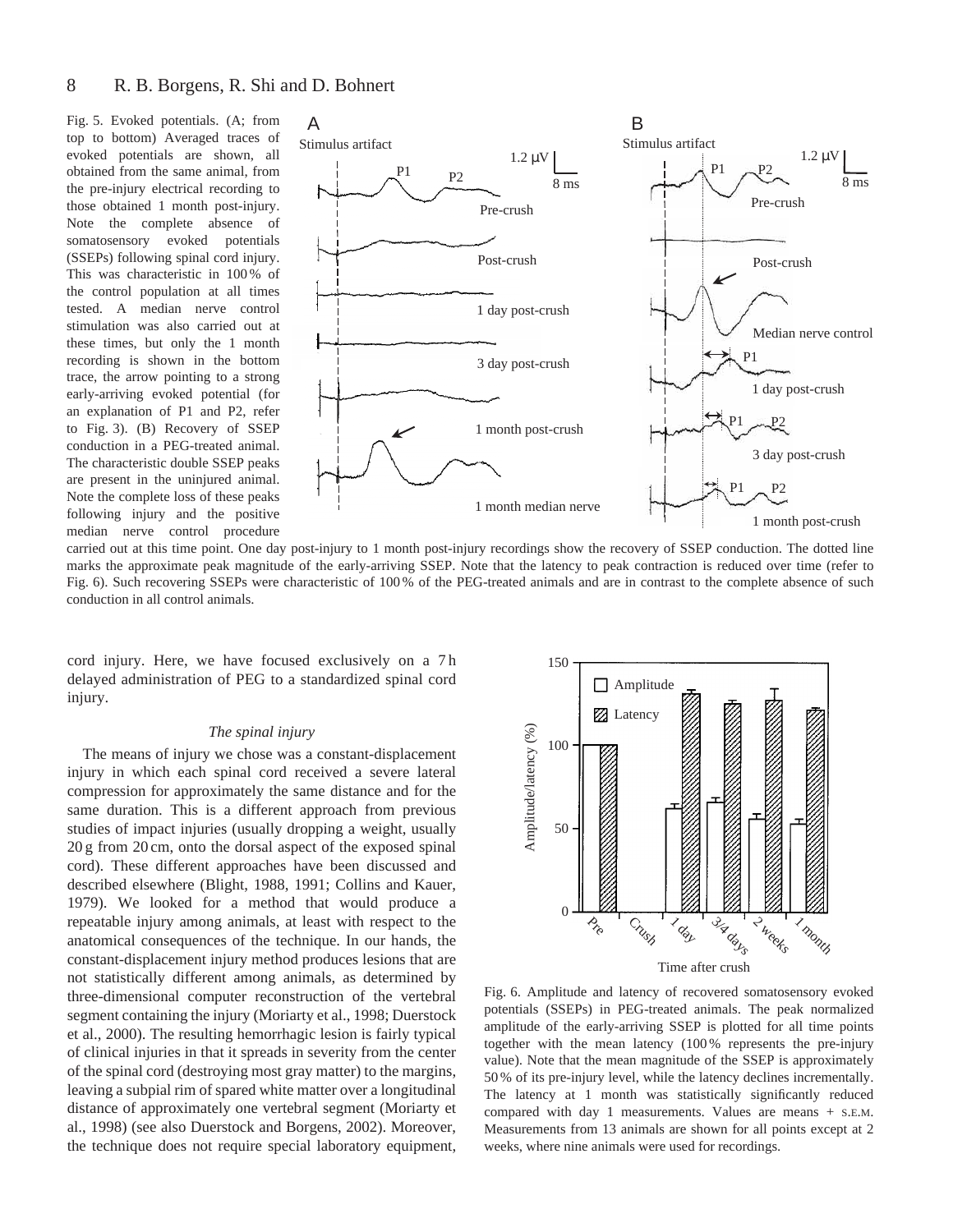such as stereotaxic frames and impactors, and is simple to carry out. Nevertheless, all attempts at standardizing an injury to the spinal cord are still associated with some variation in functional recovery among animals. This is believed to be due to biomechanical differences between the cords, to the variable level of endogenous sealing of mechanically damaged axons (Krause et al., 1994; Shi et al., 2000) and to other factors that cannot be controlled (Blight, 1991). This is evident in this report from the modest number of control animals showing CTM recovery. A more precise anatomical and behavioral outcome can be obtained by specific transection techniques; however, severing tracts, or the spinal cord itself, is generally not a clinically meaningful injury model (Borgens, 1992).

Other conventional experimental methods have also been vitiated, or found to be unnecessary, by the extremely rapid recovery produced by PEG in prior published experiments and unpublished pilot trials. Thus, blinding of evaluators to the treatment used was not performed in this study since, within a matter of a hours, the experimentally treated animals could be identified with greater than 90 % accuracy in CTM studies or with 100 % accuracy when evaluating SSEP recovery. The most important precaution in these series of experiments was the determination that the measures of damage are statistically similar between animals after injury and before PEG treatment.

# *The CTM reflex as a functional indicator of spinal cord behavioral recovery*

The skin movement is dependent on sensory afferents projecting as a long tract of axons in each ventral funiculus of the spinal cord (just lateral to the spinothalamic tract) to nuclei of CTM motor neurons located at the cervical/thoracic junction left and right of the midline (Blight et al., 1990; Thierault and Diamond, 1998) (Fig. 1). There are some contralateral afferent projections within the cord, but these appear to play only a very marginal role in the normal expression of the reflex. This mainly local response to stimulation is further represented by the fact that there are no contralateral projections between the nuclei of CTM motor neurons (Blight et al., 1990). The reflex is bilaterally organized into segmentally arranged receptive fields, displays little supraspinal control and is lost following spinal injury, producing a region of areflexia below the level of the lesion (Borgens et al., 1990; Blight et al., 1990; Thierault and Diamond, 1988) (Fig. 1). Following transection, recovery of the CTM reflex within this region of areflexia is not usually observed for the rest of the life of the animal and is infrequent  $(\leq 20\%)$  following severe crush lesions to guinea pig spinal cord (Blight et al., 1990; Borgens and Shi, 2000; Borgens and Bohnert, 2001).

Although these injuries to the spinal cord also produce locomotor deficits in the animals, we have ignored these deficits and their apparent changes over time. This is because standing, stepping and overall locomotion in small animal models of SCI are locally controlled and generated within the spinal cord and so have little dependence on supraspinal control and organization (for a review, see Borgens, 1992). We also note that the recovery of the CTM and the recovery of SSEP conduction should be considered as independent outcomes. The long tracts associated with the CTM are bilateral and located in the ventrolateral funiculus, while SSEP conduction (initiated by stimulation of the tibial nerve) is more a measure of dorsal column activity (see below).

# *Behavioral recovery*

We have not previously evaluated the character of the CTM behavioral recovery by comparing its characteristics with those of the pre-injury reflex. Here, we have shown that the recovered reflex activity is statistically similar in terms of the direction, distance and velocity of CTM contractions when compared with the normal reflex. The entire receptive field lost after injury was not restored, however. The largest area of back showing recovery after PEG treatment approached 50 % of the original area of areflexia. Given that we evaluated only one specific sensorimotor reflex, which is dependent on an identified white matter tract, this amount of appropriately organized recovery was surprising. The recovery of the receptive fields on the back was also variable in location and was sometimes revealed as islands of CTM-receptive flank that stood out within a still-areflexic region of back skin. This variability in the way in which recovery was re-established is believed to result from the variable re-recruitment of afferent axons into conduction through the lesion (see also Blight et al., 1990; Borgens et al., 1987, 1990). In summary, direct application of this hydrophilic polymer to the site of a spinal cord injury can rapidly reverse behavioral loss, restoring an appropriately organized behavioral response as well as nerve impulse conduction through the lesion within a clinically useful time frame.

# *Physiological and anatomical recovery*

The most striking effect of PEG application in all SCI studies in this series, *in vitro* and *in vivo*, has been the uniform recovery of conduction through the lesion in response both to transection (and reattachment) and to compression injury (Shi and Borgens, 1999; Shi et al., 1999; Borgens and Shi, 2000; Shi and Borgens, 2000; Borgens and Bohnert, 2001). This recovery of conduction, documented by the recovery of either compound action potential *in vitro* or of SSEP conduction *in vivo*, occurred in 100 % of the spinal cords treated with PEG. It is very clear that the fusogenic action of PEG (Nakajima and Ikada, 1994; Davidson et al., 1976) alters the dynamics of axolemma injury to permit a very rapid re-establishment of excitability in the region of conduction block. The magnitude of recovered compound action potentials in spinal cord strips in isolation can be nearly doubled by the addition of the fast  $K^+$  channel blocker 4-aminopyridine, suggesting that the 'repaired' region of membrane is still somewhat leaky to K+ and not yet a perfect seal (Shi and Borgens, 1999).

We have also shown that the PEG-restored membrane is repaired sufficiently to exclude the uptake of a largemolecular-mass intracellular tracer, horseradish peroxidase (HRP) (Shi and Borgens, 2000). This label is normally taken up into breaches of the nerve membrane, a common method of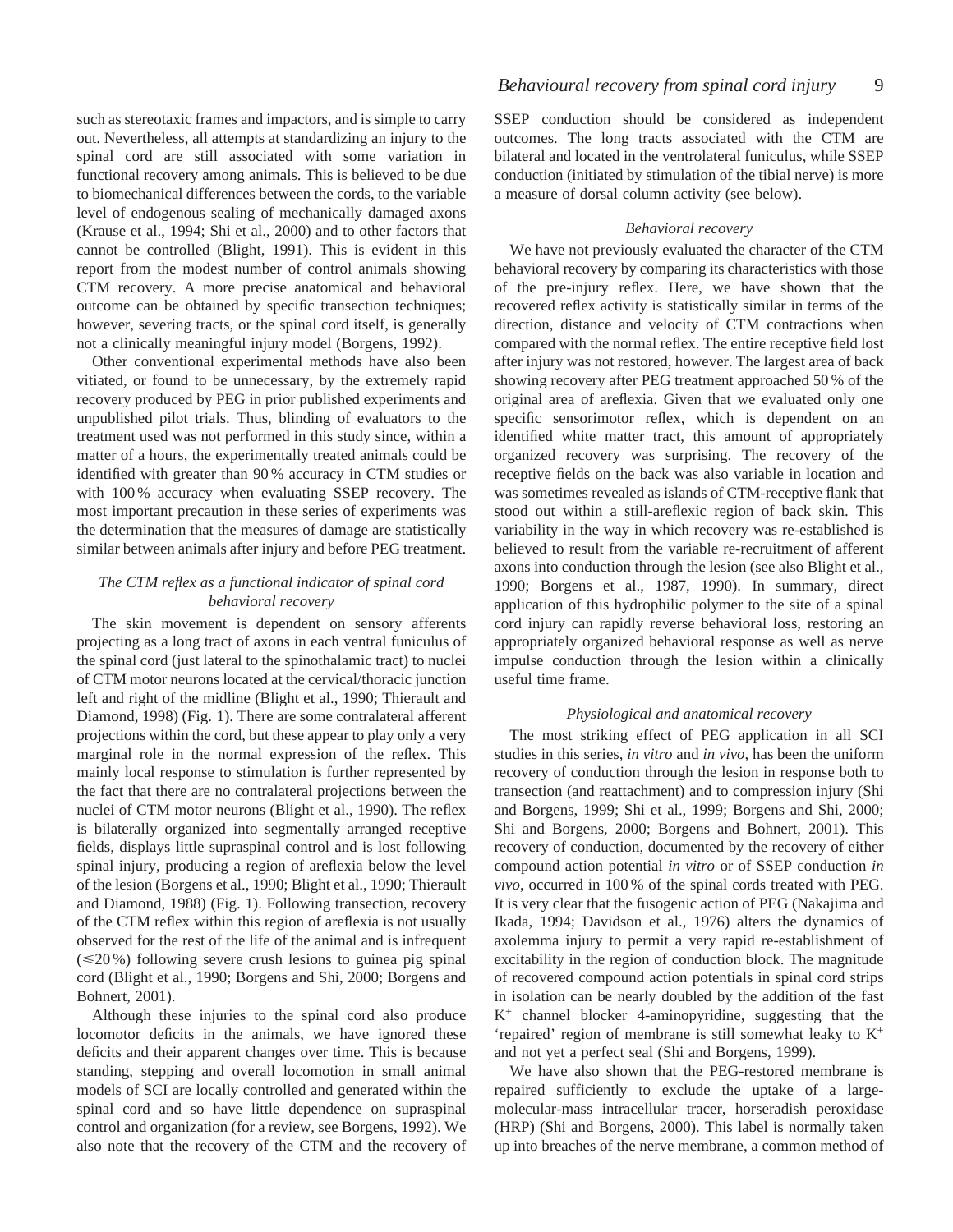#### 10 R. B. Borgens, R. Shi and D. Bohnert

loading neurons or their processes with this intracellular 'dye' (Borgens et al., 1986; Malmgren and Olsson, 1977). Compression-injured spinal cords showed a dramatic uptake of HRP into white matter axons at the epicenter of the injury when evaluated only 15 min post-injury. This uptake was greatly reduced by PEG treatment, and the effect was independent of axon diameter. Thus, the dye-exclusion test (Asano et al., 1995) proved that the polymeric 'seal' is indeed just that and is sufficient to interfere with the ability of even large-molecularmass compounds to cross the membrane after damage (Shi and Borgens, 2001). Physical reconnection of axons within completely severed strips of guinea pig spinal cord ventral white matter also demonstrated the capability of a brief PEG treatment to reunite membranes sufficiently to seal in smallmolecular-mass fluorescent intracellular markers (rhodamineand fluorescein-decorated dextrans; *M*r 8000) (Shi et al., 1999).

Finally, the companion paper (Duerstock and Borgens, 2002) demonstrates that this anatomical sealing of single cells can also be represented at the level of the whole tissue. The histopathological character of the *in vivo* spinal lesion is also reduced by PEG treatment.

# *The mechanisms of PEG-mediated repair*

This report is one of a series that has explored the ability of a cell fusogen, PEG, to reconnect severed mammalian spinal cord axons and to seal the axolemma of severely compressed/crushed spinal axons. We have previously discussed what are believed to be the mechanisms of action of PEG, in particular, as well as the mechanisms that may be shared with non-ionic triblock polymers such as the poloxamines and poloxamers discussed below (for a review, see Borgens, 2001) (see also Borgens and Shi, 2000; Lee and Lentz, 1997; Lentz, 1994; Marks et al., 2001). Briefly, sealing of membrane breaches by high-molecular-mass molecules such as PEG may involve a dehydration of the plasmalemma where closely apposed regions of the bilayer resolve into each other, i.e. the structural components of the plasmalemma are no longer partitioned by the polar forces associated with the aqueous phase. The lipid core of the membrane, exposed across a breach in it, would be expected to flow together in the absence of an aqueous 'barrier' (following dehydration of the membrane). Subsequent to the removal of the polymer and rehydration, the now-continuous phase undergoes spontaneous reassembly of its structural elements, including protein components and complex lipid components. This reorganization of cellular water is believed to result from the strongly hydrophilic structure of PEG.

Poloxamers are complex polymers of a PEG–propylene glycol–PEG structure. They too can seal membrane breaches (see below), but perhaps through a slightly different mechanism. It is proposed the hydrophobic head group inserts itself into the membrane breach, sealing it by 'plugging' it (Marks et al., 2001). We have preliminary evidence that Poloxamer 188 can also induce axolemma sealing and induce recovery from adult guinea pig SCI in a manner similar to PEG (D. Bohnert and R. B. Borgens, unpublished observations). It is also possible that these non-ionic detergents, like PEG, may seal membrane breaches initially as a surfactant film, although this does not explain the permanent nature of polymermediated seals, even after the polymers have been removed.

In all studies, we have used an application of an aqueous solution of PEG (50 % w/v in distilled water) for 2 min. We have detected no difference in response using PEG solutions prepared with polymers with a relative molecular mass of 400 to approximately 3000 (D. Bohnert and R. B. Borgens, unpublished observations), but believe that the viscosity of the solution may be more important to PEG-mediated repair than the molecular mass of the polymer. Using fluorescently decorated PEG, we have traced the distribution of PEG after various routes of administration in guinea spinal cord injury. PEG clearly targets the hemorragic lesion and is only faintly detected in uninjured spinal cord following a direct application to the injury site (Borgens and Bohnert, 2001). More importantly, subcutaneous or intravenous application labels the lesion just as well. This may be more important to an eventual clinical use where intravascular injection of PEG may be beneficial during emergency care and later applied directly to the lesion during surgical management of the injury. At present, we are testing the application of hydrophilic polymers administered both topically and through the blood supply in veterinary cases of severe, acute paraplegia in dogs secondary to disc herniation and fracture dislocation (see also Blight et al., 1991; Borgens et al., 1999).

# *Membrane repair in other types of injury*

As mentioned above, non-ionic detergents, so-called triblock polymers, are mainly composed of PEG and may share mechanisms of action in reversing cell permeabilization. Their structure usually incorporates a high-molecular-mass central hydrophobic core with hydrophilic PEG side chains. Poloxamer 188 (P188) has been shown to reverse muscle cell death subsequent to high-voltage insult (Lee et al., 1992). Isolated rat skeletal muscle cells were labeled with an intracellular fluorescent dye that leaked out of the cells after high-voltage trauma. This insult was sufficient to disrupt muscle membranes, allowing the leakage of the marker in 100 % of the control preparations. Treatment of skeletal muscle cells *in vitro* with P188 reduced or even eliminated leakage of dye following the injury. Further *in vivo* tests extended these results: an intravenous injection of P188 produced physiological and anatomical recovery of rat muscle following electric shock (Lee et al., 1992). This approach has also been tested for its ability to reverse cell death in a testicular reperfusion injury model in rats (Palmer et al., 1998). P188 can also seal heat-shocked muscle cells *in vitro*, as shown by an inhibition of calcein dye leakage from cells induced by elevated temperature (Padanlam et al., 1994). P188 rescues fibroblasts from lethal heat shock (Merchant et al., 1998). Another biocompatible detergent (Poloxamer 1107; administered intravenously) was used in an *in vivo* testicular ischemia/reperfusion injury model in rats as well as for inhibiting the leakage of hemoglobin from irradiated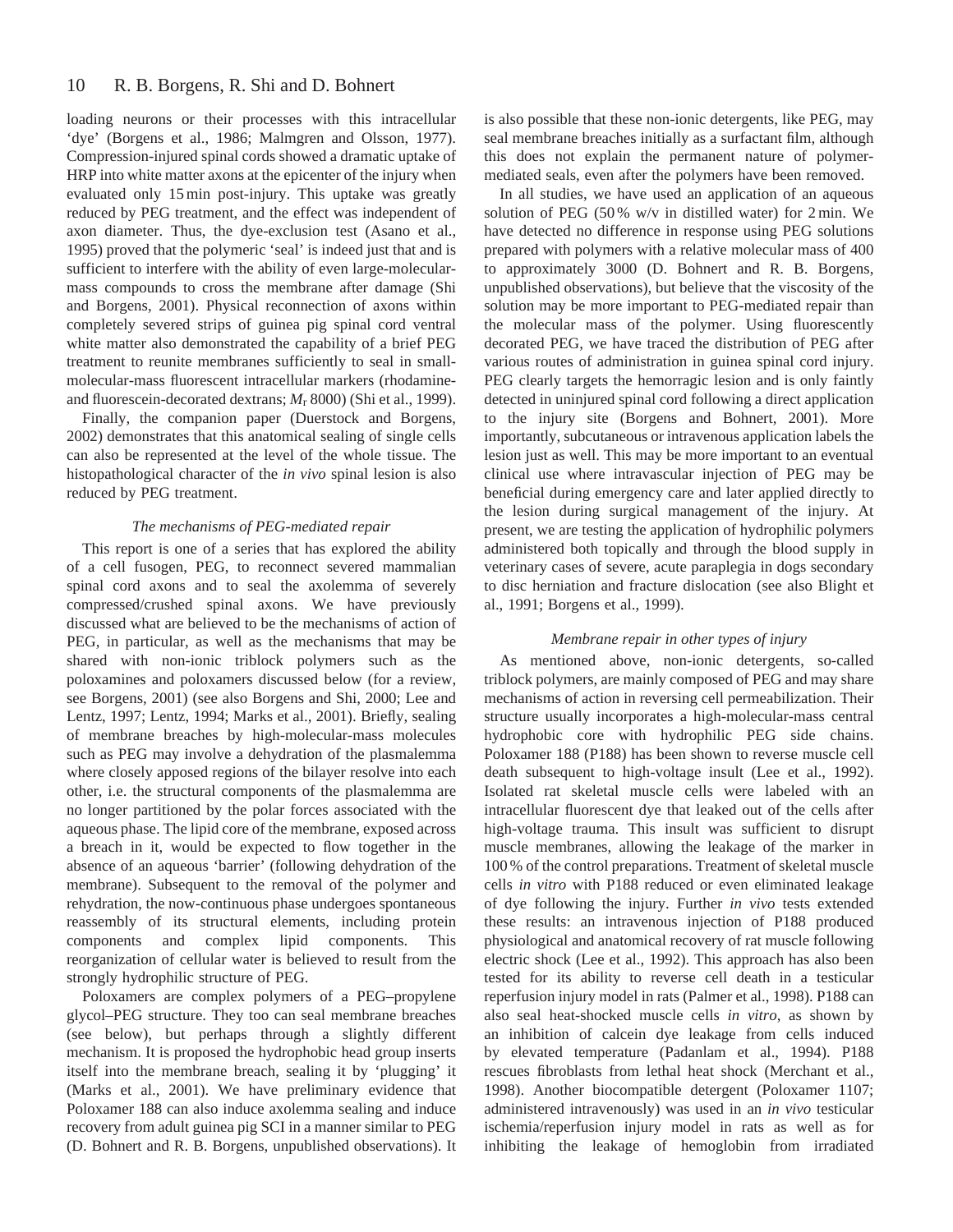erythrocytes (Palmer et al., 1998; Hannig et al., 1999). These studies demonstrate that non-ionic biocompatible detergents and large hydrophilic molecules can reverse the permeabilization of cell membranes and also that they can be administered through the vascular system to reach damaged target cells.

We wish to thank Kimberly Harrington for the artwork and Erin Case, Carie Brackenbury and Charlyce Patterson for preparation of the manuscript. Financial support from research funds came from the Institute for Applied Neurology, Center for Paralysis Research, Purdue University, a generous gift from Mrs Mari Hulman George, AASERT DAAHO4-93- G-101, the Department of Defense and NIH R01 NS39288-01 to R.B.B.

#### **References**

- **Asano, T., Shi, R. and Blight, A. R.** (1995). Horseradish peroxidase used to examine the distribution of axonal damage in spinal cord compression injury *in vitro*. *J. Neurotrauma* **12**, 993.
- **Benowitz, L. J., Goldberg, D. E., Madsen, J. R., Soni, D. and Irwin, N.** (1999). Inosine stimulates extensive axon collateral growth in the rat corticospinal tract after injury. *Proc. Natl. Acad. Sci. USA* **96**, 13486–13490.
- **Blight, A. R.** (1988). Mechanical factors in experimental spinal cord injury. *J. Am*. *Paraplegia Soc.* **11**, 26–34.
- **Blight, A. R.** (1991). Morphometric analysis of a model of spinal cord injury in guinea pigs, with behavioral evidence of delayed secondary pathology. *J. Neurol. Sci.* **103**, 156–171.
- **Blight, A. R., Toombs, J. P., Bauer, M. S. and Widmer, W. R.** (1991). The effects of 4-aminopyridine on neurological deficits in chronic cases of traumatic spinal cord injury in dogs: a phase I clinical trial. *J. Neurotrauma* **8**, 103–119.
- **Blight, A. R., McGinnis, M. E. and Borgens, R. B.** (1990). Cutaneus trunci muscle reflex of the guinea pig. *J. Comp. Neurol.* **296**, 614–633.
- **Borgens, R. B.** (1992). Applied voltages in spinal cord reconstruction: History, strategies and behavioral models. In *Spinal Cord Dysfunction*, vol. 3 (ed. L. S. Illis), pp. 110–145. Oxford: Oxford Medical Publications.
- **Borgens, R. B.** (2001). Cellular engineering: Molecular repair of membranes to rescue cells of the damaged nervous system. *J. Neurosurg.* (in press).
- **Borgens, R. B., Blight, A. R. and McGinnis, M. E.** (1990). Functional recovery after spinal cord hemisection in guinea pigs: The effects of applied electric fields. *J. Comp. Neurol*. **296**, 634–653.
- **Borgens, R. B., Blight, A. R. and Murphey, D. J.** (1986). Axonal regeneration in spinal cord injury: A perspective and new technique. *J. Comp. Neurol*. **250**, 168–180.
- **Borgens, R. B. and Bohnert, D.** (2001). Rapid recovery from spinal cord injury following subcutaneously administered polyethylene glycol. *J. Neurosci. Res.* (in press).
- **Borgens, R. B., Blight, A. R. and McGinnis, M. E.** (1987). Behavioral recovery induced by applied electric fields after spinal cord hemisection in guinea pig. *Science* **238**, 366–369.
- **Borgens, R. B. and Shi, R.** (2000). Immediate recovery from spinal cord injury through molecular repair of nerve membranes with polyethylene glycol. *FASEB J.* **14**, 27–35.
- **Borgens, R. B., Toombs, J. P., Breur, G., Widmer, W. R., Water, D., Harbath, A. M., March, P. and Adams, L. G.** (1999). An imposed oscillating electrical field improves the recovery of function in neurologically complete paraplegic dogs. *J. Neurotrauma* **16**, 639–657.
- **Bracken, M. B., Shepard, M. J., Collins, W. F., Holford, T. R., Young, W., Baskin, D. S., Eisenberg, H. M., Flamm, E., Leo-Summers, L. and Maroon, J.** (1990). A randomized, controlled trial of methylprednisolone or naloxone in the treatment of acute spinal-cord injury. *New Engl. J. Med.* **322**, 1405–1461.
- **Bregman, B. S., Dai, H. N., Lin, T., James, C. V., Schwab, M. E. and Schnell, L.** (1996). Transplants, neurotrophic factors and myelin-associated neurite growth inhibitors: effects on recovery of locomotor function after spinal cord injury in rats. *Soc. Neurosci. Abstr.* **22**, 764.
- **Collins, W. F. and Kauer, J. S.** (1979). The past and future of animals models used for spinal cord trauma. In *Neural Trauma* (ed. J. J. Popp, R. S. Bourke, L. R. Nelson and H. K. Kimelberg), pp. 273–279. New York: Raven Press.
- **Davidson, R. L., O'Malley, K. and Wheeler, T. B.** (1976). Induction of mammalian somatic cell hybridization by polyethylene glycol. *Somat. Cell Genet*. **2**, 271–280.
- **Duerstock, B. S., Bajaj, C. L., Pascucci, V., Schikore, D., Lin, K.-N. and Borgens, R. B.** (2000). Advances in three-dimensional reconstructions of the experimental spinal cord injury. *Comput. Med. Im. Grap.* **24**, 389–406.
- **Duerstock, B. S. and Borgens, R. B.** (2002). Three-dimensional morphometry of spinal cord injury following polyethylene glycol treatment. *J. Exp. Biol.* **205**, 13–24.
- **Griffin, J. W., George, E. B., Hsieh, S. T. T. and Glass, J. D.** (1995). Axonal degeneration and disorders of the axonal cytoskeleton. In *The Axon* (ed. S. G. Waxman, J. Kocsis and P. Stys), pp. 375–390. New York: Oxford University Press.
- **Hannig, J., Yu, J., Beckett, M., Weichselbaum, R. and Lee, R. C.** (1999). Poloxamine 1107 sealing of radiopermeabilized erythrocyte membranes. *Int. J. Radiat. Biol*. **75**, 379–385.
- **Hansebout, R. R., Blight, A. R., Fawcett, S. and Reddy, K.** (1993). 4- Aminopyridine in chronic spinal cord injury: A controlled, double-blind, crossover study in eight patients. *J. Neurotrauma* **10**, 1–18.
- Hayes, K. C., Blight, A. R. and Potter, P. J. (1993). Preclinical trial of 4aminopyridine in patients with chronic spinal cord injury. *Paraplegia* **31**, 216–224.
- **Honmou, O. and Young, W.** (1995). Traumatic injury to the spinal axons. In *The Axon* (ed. S. G. Waxman, J. D. Kocsis and P. K. Stys), pp. 480–503. New York: Oxford University Press.
- **Krause, T. L., Fishman, H. M., Ballinger, M. L. and Bittner, G. D.** (1994). Extent and mechanism of sealing in transected giant axons of squid and earthworms. *J. Neurosci.* **14**, 6638–6651.
- **Lazarov-Spiegler, O., Solomon, A. S., Zeev-Brann, A. B., Hirschberg, D. L., Lavie, W. and Schwartz, M.** (1996). Transplantation of activated macrophages overcomes central nervous system regrowth failure. *FASEB J.* **10**, 1296–1302.
- **Lee, J. and Lentz, B. R.** (1997). Evolution of lipid structures during model membrane fusion and the relation of this process to cell membrane fusion. *Biochemistry* **36**, 6251–6259.
- **Lee, R., River, L. P., Pan, F. S. and Wollmann, L.** (1992). Surfactantinduced sealing of electropermeabilized skeletal muscle membranes *in vivo*. *Proc. Natl. Acad. Sci. USA* **89**, 4524–4528.
- **Lentz, B. R.** (1994). Induced membrane fusion; potential mechanism and relation to cell fusion events. *Chem. Physiol. Lipids* **73**, 91–106.
- **Malmgren, L. and Olsson, L.** (1977). A sensitive histochemical method for light and electron microscopic demonstration of horseradish peroxidase. *J. Histochem. Cytochem.* **25**, 1280–1283.
- **Marks, J. M., Pan, C.-Y., Bushell, T., Cromie, W. and Lee, R. C.** (2001). Amphiphilic, tri-block copolymers provide potent, membrane-targeted neuroprotection. *FASEB J.* (in press).
- **Merchant, F. A., Holmes, H. A., Capelli-Schellpfeffer, M., Lee, R. C. and Toner, M.** (1988). Poloxamer 188 enhances functional recovery of lethally heat-shocked fibroblasts. *J. Surg. Res.* **74**, 131–140.
- **Moriarty, L. J., Duerstock, B. S., Bajaj, C. L., Lin, K. and Borgens, R. B.** (1998). Two- and three-dimensional computer graphic evaluation of the subacute spinal cord injury. *J. Neurol. Sci.* **155**, 121–137.
- **Nakajima, N. and Ikada, Y.** (1994). Fusogenic activity of various watersoluble polymers. *J. Biomater. Sci. Polym. Ed*. **6**, 751–759.
- **Padanlam, J. T., Bischof, J. C., Cravalho, E. G., Tompkins, R. G., Yarmush, M. L. and Toner, M.** (1994). Effectiveness of poloxamer 188 in arresting calcein leakage from thermally damaged isolated skeletal muscle cells. *Ann. N.Y. Acad. Sci*. **92**, 111–123.
- Palmer, J. S., Cromie, W. L. and Lee, R. C. (1998). Surfactant administration reduces testicular ischemia–reperfusion injury. *J. Urol.* **159**, 2136–2139.
- **Pointillart, V., Petitjean, M. E., Wiart, L., Vital, J. M., Lassie, P., Thicoipe, M. and Dabadie, P.** (2000). Pharmacological therapy of spinal cord injury during the acute phase. *Spinal Cord* **38**, 71–76.
- **Schwab, M. E., Kapfhammer, J. P. and Bandtlow, C. E.** (1993). Inhibitors of neurite growth. *Annu. Rev. Neurosci.* **16**, 565–595.
- **Shi, R., Asano, T., Wining, N. C. and Blight, A. R.** (2000). Control of membrane sealing in injured mammalian spinal cord axons. *J. Neurophysiol.* **84**, 1763–1769.
- **Shi, R. and Blight, A. R.** (1997). The differential effects of low and high